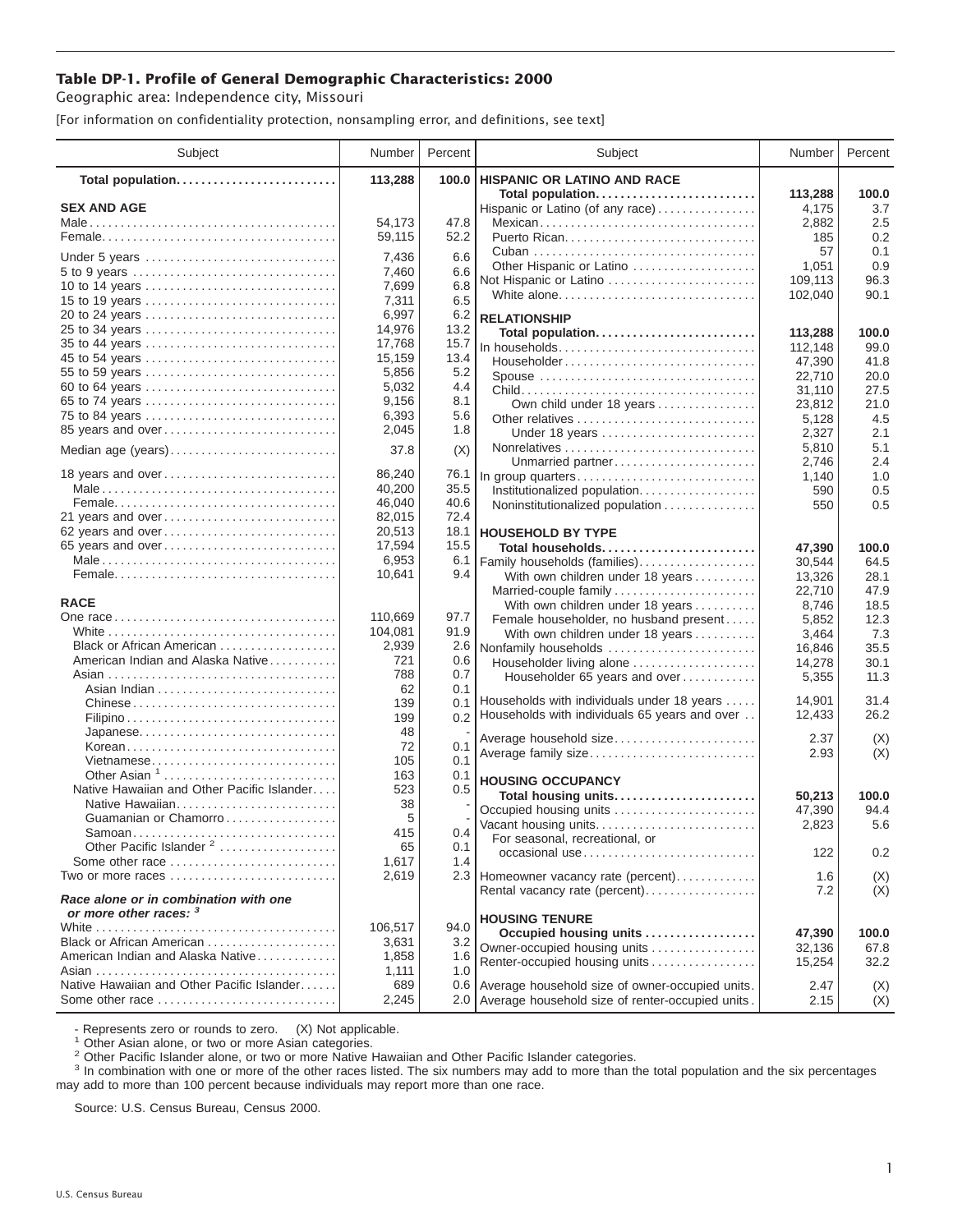## **Table DP-2. Profile of Selected Social Characteristics: 2000**

Geographic area: Independence city, Missouri

[Data based on a sample. For information on confidentiality protection, sampling error, nonsampling error, and definitions, see text]

| Subject                                     | Number  | Percent | Subject                                 | Number     | Percent    |
|---------------------------------------------|---------|---------|-----------------------------------------|------------|------------|
| <b>SCHOOL ENROLLMENT</b>                    |         |         | <b>NATIVITY AND PLACE OF BIRTH</b>      |            |            |
| Population 3 years and over                 |         |         | Total population                        | 113,207    | 100.0      |
| enrolled in school                          | 25,372  |         |                                         | 110,254    | 97.4       |
| Nursery school, preschool                   | 1,966   | 7.7     | Born in United States                   | 109,642    | 96.9       |
| Kindergarten                                | 1,463   | 5.8     | State of residence                      | 76,657     | 67.7       |
| Elementary school (grades 1-8)              | 12,308  | 48.5    | Different state                         | 32,985     | 29.1       |
|                                             | 5,599   | 22.1    | Born outside United States              | 612        | 0.5        |
| College or graduate school                  | 4,036   | 15.9    | Foreign born                            | 2,953      | 2.6        |
|                                             |         |         | Entered 1990 to March 2000              | 1,064      | 0.9        |
| <b>EDUCATIONAL ATTAINMENT</b>               |         |         | Naturalized citizen                     | 1,509      | 1.3        |
| Population 25 years and over                | 76,559  | 100.0   |                                         | 1,444      | 1.3        |
| Less than 9th grade                         | 3,332   | 4.4     |                                         |            |            |
| 9th to 12th grade, no diploma               | 9,745   | 12.7    | <b>REGION OF BIRTH OF FOREIGN BORN</b>  |            |            |
| High school graduate (includes equivalency) | 29,441  | 38.5    | Total (excluding born at sea)           | 2,953      | 100.0      |
| Some college, no degree                     | 18,323  | 23.9    |                                         | 599        | 20.3       |
| Associate degree                            | 4,055   | 5.3     |                                         | 931        | 31.5       |
| Bachelor's degree                           | 7,726   | 10.1    |                                         | 16         | 0.5        |
| Graduate or professional degree             | 3,937   | 5.1     |                                         | 141        | 4.8        |
|                                             |         |         |                                         | 1,006      | 34.1       |
| Percent high school graduate or higher      | 82.9    | (X)     | Northern America                        | 260        | 8.8        |
| Percent bachelor's degree or higher         | 15.2    | (X)     | <b>LANGUAGE SPOKEN AT HOME</b>          |            |            |
| <b>MARITAL STATUS</b>                       |         |         | Population 5 years and over             | 105,757    | 100.0      |
| Population 15 years and over                | 90,630  | 100.0   | English only                            | 100.518    | 95.0       |
| Never married                               | 20.719  | 22.9    | Language other than English             | 5,239      | 5.0        |
| Now married, except separated               | 48,355  | 53.4    | Speak English less than "very well"     | 1,850      | 1.7        |
| Separated                                   | 1,803   | 2.0     | Spanish                                 | 2,698      | 2.6        |
|                                             | 7,029   | 7.8     | Speak English less than "very well"     | 952        | 0.9        |
|                                             | 5,799   | 6.4     | Other Indo-European languages           | 1,370      | 1.3        |
|                                             | 12,724  | 14.0    | Speak English less than "very well"     | 389        | 0.4        |
|                                             | 7,262   | 8.0     | Asian and Pacific Island languages      | 910        | 0.9        |
|                                             |         |         | Speak English less than "very well"     | 393        | 0.4        |
| <b>GRANDPARENTS AS CAREGIVERS</b>           |         |         |                                         |            |            |
| Grandparent living in household with        |         |         | <b>ANCESTRY (single or multiple)</b>    |            |            |
| one or more own grandchildren under         |         |         | Total population                        | 113,207    | 100.0      |
|                                             | 2,425   | 100.0   | Total ancestries reported               | 109,715    | 96.9       |
| Grandparent responsible for grandchildren   | 1,236   | 51.0    |                                         | 302        | 0.3        |
|                                             |         |         |                                         | 493<br>648 | 0.4<br>0.6 |
| <b>VETERAN STATUS</b>                       |         |         |                                         | 2,636      | 2.3        |
| Civilian population 18 years and over       | 86,136  | 100.0   |                                         | 14,823     | 13.1       |
| Civilian veterans                           | 13,727  | 15.9    | French (except Basque) <sup>1</sup>     | 3,433      | 3.0        |
|                                             |         |         | French Canadian <sup>1</sup>            | 478        | 0.4        |
| <b>DISABILITY STATUS OF THE CIVILIAN</b>    |         |         |                                         | 23,598     | 20.8       |
| NONINSTITUTIONALIZED POPULATION             |         |         |                                         | 247        | 0.2        |
| Population 5 to 20 years                    | 23,525  | 100.0   |                                         | 247        | 0.2        |
| With a disability                           | 1,934   | 8.2     |                                         | 15,486     | 13.7       |
| Population 21 to 64 years                   | 64,477  | 100.0   |                                         | 3,756      | 3.3        |
| With a disability                           | 12,739  | 19.8    |                                         | 89         | 0.1        |
| Percent employed                            | 59.0    | (X)     | Norwegian                               | 1,186      | 1.0        |
| No disability                               | 51,738  | 80.2    |                                         | 1,355      | 1.2        |
| Percent employed                            | 80.9    | (X)     |                                         | 29         |            |
| Population 65 years and over                | 17,072  | 100.0   |                                         | 306        | 0.3        |
| With a disability                           | 7,170   | 42.0    |                                         | 2,742      | 2.4        |
|                                             |         |         |                                         | 1,995      | 1.8        |
| <b>RESIDENCE IN 1995</b>                    |         |         |                                         | 83         | 0.1        |
| Population 5 years and over                 | 105,757 | 100.0   | Subsaharan African                      | 171        | 0.2        |
| Same house in 1995                          | 57,270  | 54.2    |                                         | 1,759      | 1.6        |
| Different house in the U.S. in 1995         | 47,591  | 45.0    |                                         | 289        | 0.3        |
| Same county                                 | 34,010  | 32.2    |                                         | 96         | 0.1        |
| Different county                            | 13,581  | 12.8    | United States or American               | 11,544     | 10.2       |
|                                             | 6,206   | 5.9     |                                         | 1,181      | 1.0        |
| Different state                             | 7,375   | 7.0     | West Indian (excluding Hispanic groups) | 27         |            |
| Elsewhere in 1995                           | 896     | 0.8     | Other ancestries                        | 20,716     | 18.3       |

-Represents zero or rounds to zero. (X) Not applicable. 1 The data represent a combination of two ancestries shown separately in Summary File 3. Czech includes Czechoslovakian. French includes Alsatian. French Canadian includes Acadian/Cajun. Irish includes Celtic.

Source: U.S. Bureau of the Census, Census 2000.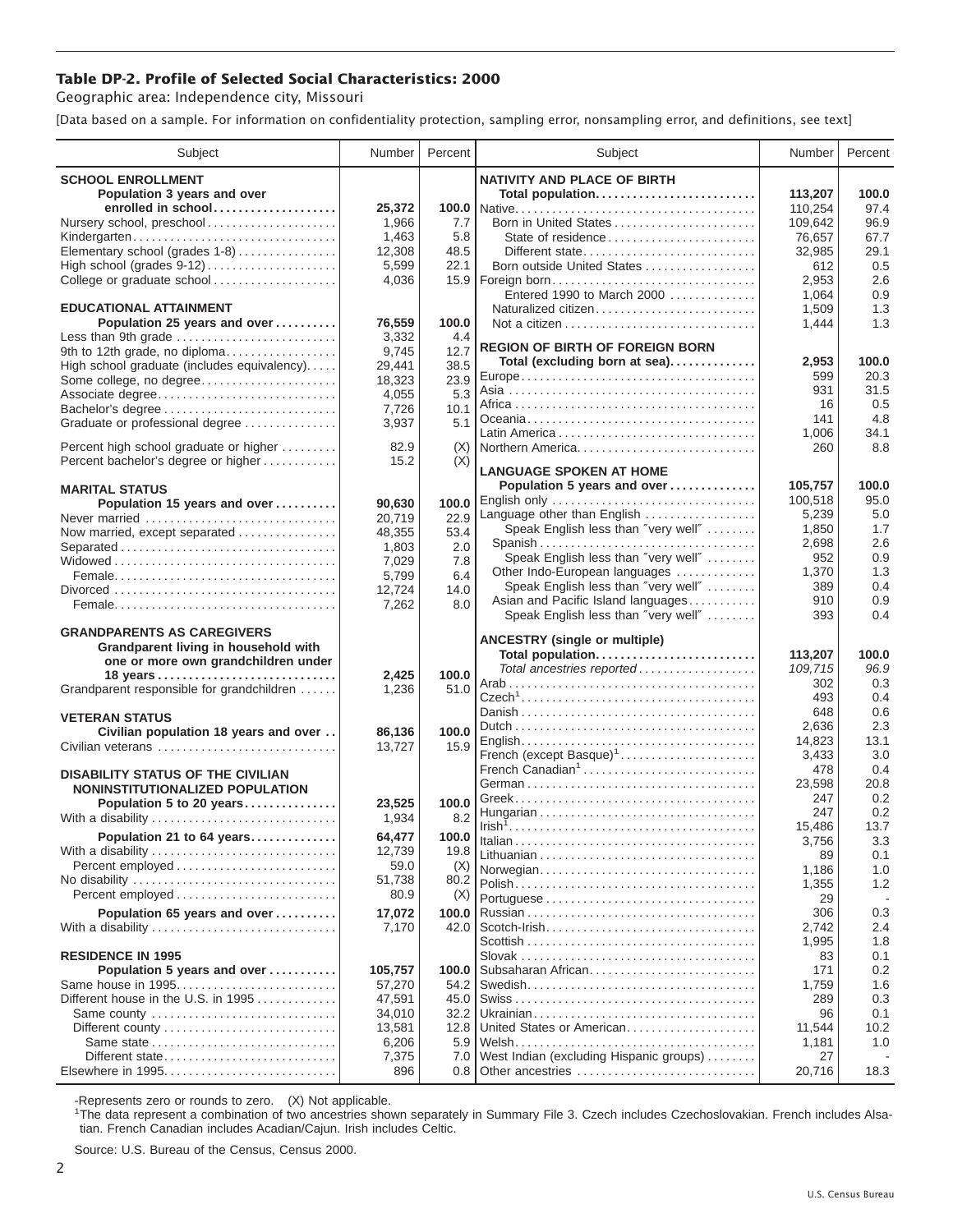## **Table DP-3. Profile of Selected Economic Characteristics: 2000**

Geographic area: Independence city, Missouri

[Data based on a sample. For information on confidentiality protection, sampling error, nonsampling error, and definitions, see text]

| Subject                                                                            | Number | Percent | Subject                                                                                | Number          | Percent    |
|------------------------------------------------------------------------------------|--------|---------|----------------------------------------------------------------------------------------|-----------------|------------|
| <b>EMPLOYMENT STATUS</b>                                                           |        |         | <b>INCOME IN 1999</b>                                                                  |                 |            |
| Population 16 years and over                                                       | 89,279 | 100.0   | Households                                                                             | 47,415          | 100.0      |
| In labor force $\dots\dots\dots\dots\dots\dots\dots\dots\dots\dots\dots\dots\dots$ | 58,378 | 65.4    | Less than \$10,000                                                                     | 3,910           | 8.2        |
| Civilian labor force                                                               | 58.279 |         |                                                                                        | 3.120           | 6.6        |
| Employed                                                                           | 55,381 |         |                                                                                        | 6,656           | 14.0       |
|                                                                                    | 2,898  |         |                                                                                        | 7,760           | 16.4       |
| Percent of civilian labor force                                                    | 5.0    |         |                                                                                        | 9,518           | 20.1       |
|                                                                                    | 99     | 0.1     | $\frac{1}{2}$ \$50,000 to \$74,999                                                     | 9,447           | 19.9       |
| Not in labor force                                                                 | 30,901 |         | $34.6$ \\$75,000 to \$99,999                                                           | 4,176           | 8.8        |
|                                                                                    |        |         | \$100,000 to \$149,999                                                                 | 2,110           | 4.5        |
| Females 16 years and over                                                          | 47,389 | 100.0   | \$150,000 to \$199,999                                                                 | 372             | 0.8        |
| In labor force                                                                     | 27,886 | 58.8    | \$200,000 or more                                                                      | 346             | 0.7        |
| Civilian labor force                                                               | 27,879 | 58.8    | Median household income (dollars)                                                      | 38,012          | (X)        |
|                                                                                    | 26,530 | 56.0    |                                                                                        |                 |            |
| Own children under 6 years                                                         | 8,539  | 100.0   |                                                                                        | 36,988          | 78.0       |
| All parents in family in labor force                                               | 5,347  | 62.6    | Mean earnings $(dollars)1$                                                             | 46,617          | (X)        |
|                                                                                    |        |         | With Social Security income                                                            | 14,091          | 29.7       |
| <b>COMMUTING TO WORK</b>                                                           |        |         | Mean Social Security income $(dollars)^1$                                              | 12,258          | (X)        |
| Workers 16 years and over                                                          | 54,514 | 100.0   | With Supplemental Security Income                                                      | 1,986           | 4.2        |
| Car, truck, or van - - drove alone                                                 | 45,282 | 83.1    | Mean Supplemental Security Income                                                      |                 |            |
| Car, truck, or van - - carpooled                                                   | 6,700  | 12.3    | $\text{(dollars)}^1 \dots \dots \dots \dots \dots \dots \dots \dots \dots \dots \dots$ | 6,433           | (X)        |
| Public transportation (including taxicab)                                          | 460    | 0.8     | With public assistance income                                                          | 1,423           | 3.0        |
|                                                                                    | 495    | 0.9     | Mean public assistance income $(dollars)1$                                             | 2,156           | (X)        |
| Other means                                                                        | 443    | 0.8     | With retirement income                                                                 | 9,403           | 19.8       |
| Worked at home                                                                     | 1,134  | 2.1     | Mean retirement income $(dollars)1$                                                    | 12,646          | (X)        |
| Mean travel time to work $(minutes)^1$                                             | 24.1   | (X)     | Families                                                                               | 30,725          | 100.0      |
| <b>Employed civilian population</b>                                                |        |         | Less than \$10,000                                                                     | 1,374           | 4.5        |
| 16 years and over                                                                  | 55,381 |         |                                                                                        | 1,077           | 3.5        |
| <b>OCCUPATION</b>                                                                  |        |         | \$15,000 to \$24,999                                                                   | 3,191           | 10.4       |
| Management, professional, and related                                              |        |         | \$25,000 to \$34,999                                                                   | 4,634           | 15.1       |
|                                                                                    | 14,349 |         |                                                                                        | 6,632           | 21.6       |
| Service occupations                                                                | 7,776  |         |                                                                                        | 7,702           | 25.1       |
| Sales and office occupations                                                       | 17,553 |         | $31.7$ \\ \$75,000 to \$99,999                                                         | 3,718           | 12.1       |
| Farming, fishing, and forestry occupations                                         | 72     |         |                                                                                        | 1,852           | 6.0        |
| Construction, extraction, and maintenance                                          |        |         | \$150,000 to \$199,999                                                                 | 294             | 1.0        |
| occupations                                                                        | 5,968  |         |                                                                                        | 251             | 0.8        |
| Production, transportation, and material moving                                    |        |         | Median family income (dollars)                                                         | 45,876          | (X)        |
|                                                                                    | 9,663  | 17.4    |                                                                                        |                 |            |
|                                                                                    |        |         | Per capita income $(dollars)1$                                                         | 19,384          | (X)        |
| <b>INDUSTRY</b>                                                                    |        |         | Median earnings (dollars):                                                             |                 |            |
| Agriculture, forestry, fishing and hunting,                                        |        |         | Male full-time, year-round workers                                                     | 34,138          | (X)        |
|                                                                                    | 162    | 0.3     | Female full-time, year-round workers                                                   | 25,948          | (X)        |
|                                                                                    | 4,106  | 7.4     |                                                                                        |                 | Percent    |
| Manufacturing                                                                      | 7,206  | 13.0    |                                                                                        | Number<br>below | below      |
| Wholesale trade                                                                    | 2,543  | 4.6     |                                                                                        | poverty         | poverty    |
| Retail trade                                                                       | 7,117  | 12.9    | Subject                                                                                | level           | level      |
| Transportation and warehousing, and utilities                                      | 3,357  | 6.1     |                                                                                        |                 |            |
|                                                                                    | 2,750  | 5.0     |                                                                                        |                 |            |
| Finance, insurance, real estate, and rental and                                    |        |         | <b>POVERTY STATUS IN 1999</b>                                                          |                 |            |
| $leasing \ldots \ldots \ldots \ldots \ldots \ldots \ldots \ldots \ldots \ldots$    | 4,733  | 8.5     | Families                                                                               | 1,971           | 6.4        |
| Professional, scientific, management, adminis-                                     |        |         | With related children under 18 years                                                   | 1,612           | 10.9       |
| trative, and waste management services                                             | 4,258  | 7.7     | With related children under 5 years                                                    | 794             | 14.1       |
| Educational, health and social services                                            | 9,104  | 16.4    |                                                                                        |                 |            |
| Arts, entertainment, recreation, accommodation                                     |        |         | Families with female householder, no                                                   |                 |            |
| and food services                                                                  | 4,405  | 8.0     | husband present                                                                        | 1,172           | 21.5       |
| Other services (except public administration)                                      | 3,200  | 5.8     | With related children under 18 years                                                   | 1,052           | 27.4       |
| Public administration                                                              | 2,440  | 4.4     | With related children under 5 years                                                    | 503             | 38.0       |
|                                                                                    |        |         |                                                                                        |                 |            |
| <b>CLASS OF WORKER</b>                                                             |        |         | Individuals                                                                            | 9,689           | 8.6        |
| Private wage and salary workers                                                    | 46,401 | 83.8    | 18 years and over                                                                      | 6,479           | 7.6<br>6.7 |
| Government workers<br>Self-employed workers in own not incorporated                | 6,105  | 11.0    | 65 years and over                                                                      | 1,140           | 11.8       |
|                                                                                    | 2,790  | 5.0     | Related children under 18 years<br>Related children 5 to 17 years                      | 3,105           | 10.9       |
| Unpaid family workers                                                              | 85     |         | 0.2 Unrelated individuals 15 years and over                                            | 2,070<br>3,687  | 16.7       |
|                                                                                    |        |         |                                                                                        |                 |            |

-Represents zero or rounds to zero. (X) Not applicable.

<sup>1</sup>If the denominator of a mean value or per capita value is less than 30, then that value is calculated using a rounded aggregate in the numerator. See text.

Source: U.S. Bureau of the Census, Census 2000.